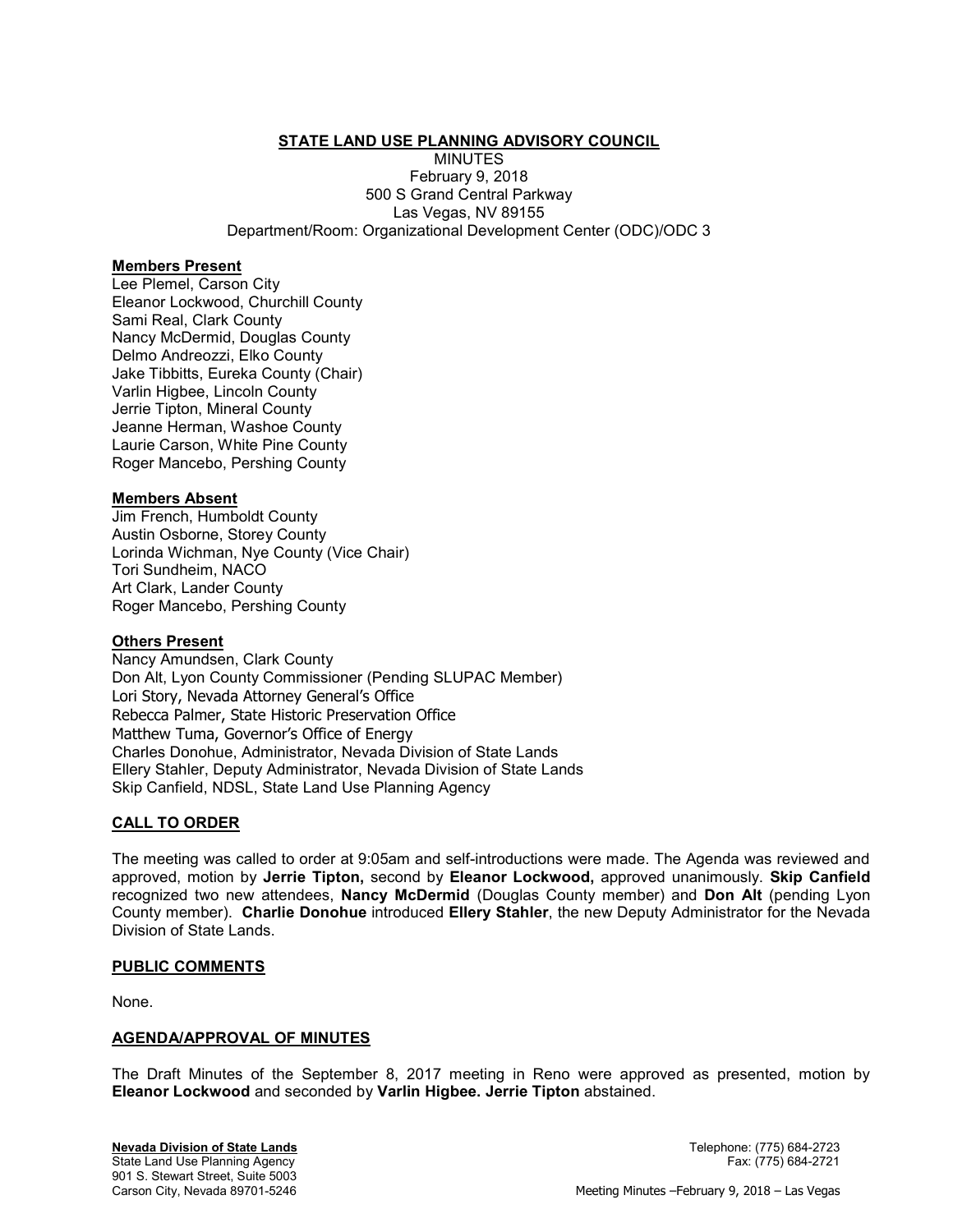# ELECTION OF CHAIR AND VICE CHAIR FOR 2018

The members discussed the election of Chair and Vice Chair and noted the excellent manner in which the existing officers had conducted themselves during 2017. Therefore, by motion (Eleanor Lockwood) and second (Laurie Carson), all in favor, Jake Tibbitts and Lorinda Wichman were chosen as Chair and Vice Chair respectively for 2018.

# ELECTION OF THREE MEMBER TO THE SLUPAC EXECUTIVE COUNCIL

The Executive Council (NRS 321.755) consists of four SLUPAC members and the Administrator of Nevada Division of State Lands and is charged with, upon request, resolving inconsistencies in land use plans between two or more adjacent or overlapping local governmental entities which cannot be resolved between them. The current member is Laurie Carson (White Pine – 9/8/2019). There were three vacancies for a twoyear term. A brief discussion ensued detailing the need to ensure a "broad spectrum" of members across the State. Recognizing this fact, a motion by Jerrie Tipton, seconded by Laurie Carson, proposed Sami Real, Jim French and Austin Osborne as the three additional members of the Executive Council, with their terms expiring on 2/9/2020. Motion passed unanimously.

# CONSIDERATION OF LETTERS OF APPRECIATION

Letters recognizing the time and commitment of former members Nancy Amundsen (Clark), Nancy Boland (Esmeralda), Randy Brown (Elko) and Harold Ritter (Lyon) were provided for consideration of the Council and signature by the Chairman. The members all valued the service and commitment of their colleagues who were no longer on SLUPAC.

# RS2477 ROADS WORK SESSION

Jake Tibbitts updated the members by referencing a pending court case in Storey County, "Thomas v. Storey County Commissioners". The dispute is over an RS2477 road and whether or not once land is privatized the right-of-way ceases. The private landowner wants to block off a road that has been used for decades by the public. The private party petitioned for a stay. Prior to the stay, the judge stepped through RS2477 history and some of the standards to be made in designating a public right-of-way through RS2477. The importance here is that this case is Nevada-specific. This will be a case to watch.

**Jake Tibbitts** also mentioned that the District Attorneys' Association is becoming involved with RS2477 protocols. The association is aware of the efforts underway by SLUPAC/NACO and the AG Office. The DA's association will meet on April 18, 2018 and after that, there will be follow up by the Nevada AG's Office with provision of a more comprehensive draft protocol (Wayne Howle). Charlie Donohue stated that getting the county DAs involved is a positive step and that it would be good to get BLM and US Forest Service involved as much as possible. He also asked if the comments by the judge in the Storey County case support the Nye County methodology. Jake Tibbitts replied that the court case is in regards to a dispute on a single road whereas Nye County's process looks at and documents all subject roads for recognition. The Nye County process is consistent, however our SLUPAC mandate includes looking at a resolution that avoids a piecemeal one road at a time scenario.

Don Alt mentioned an example of roads in Elko County being blocked and not accessible for herding cattle and specifically stock driveways. The discussion clarified that SLUPAC's mandate addresses protocol for perfecting RS2477 road rights-of-ways while driveways and trails would be a separate process. Case law shows that the counties have final primacy for title of roads. Cow trails and similar ways would be an issue for the rancher to pursue. **Jerrie Tipton** clarified that individual ranch owners can claim those trails and easements as RS2477 rights-of-way as long as they can prove that they have been trailing cattle there.

Jake Tibbitts stated that the 10<sup>th</sup> Circuit Court (and concurred by the 9<sup>th</sup> Circuit) agree that rights-of-way over Federal land can only be adjudicated in a Federal Court. Counties do not have a vested right in a road until it is adjudicated in Federal Court, all they have prior to that is a claim. BLM cannot therefor officially recognize RS2477 roads until adjudication. He went on to say that Eureka County had a formal proposal in to BLM to tackle the "low hanging fruit" roads, those easiest to recognize as roads under RS2477. However BLM then,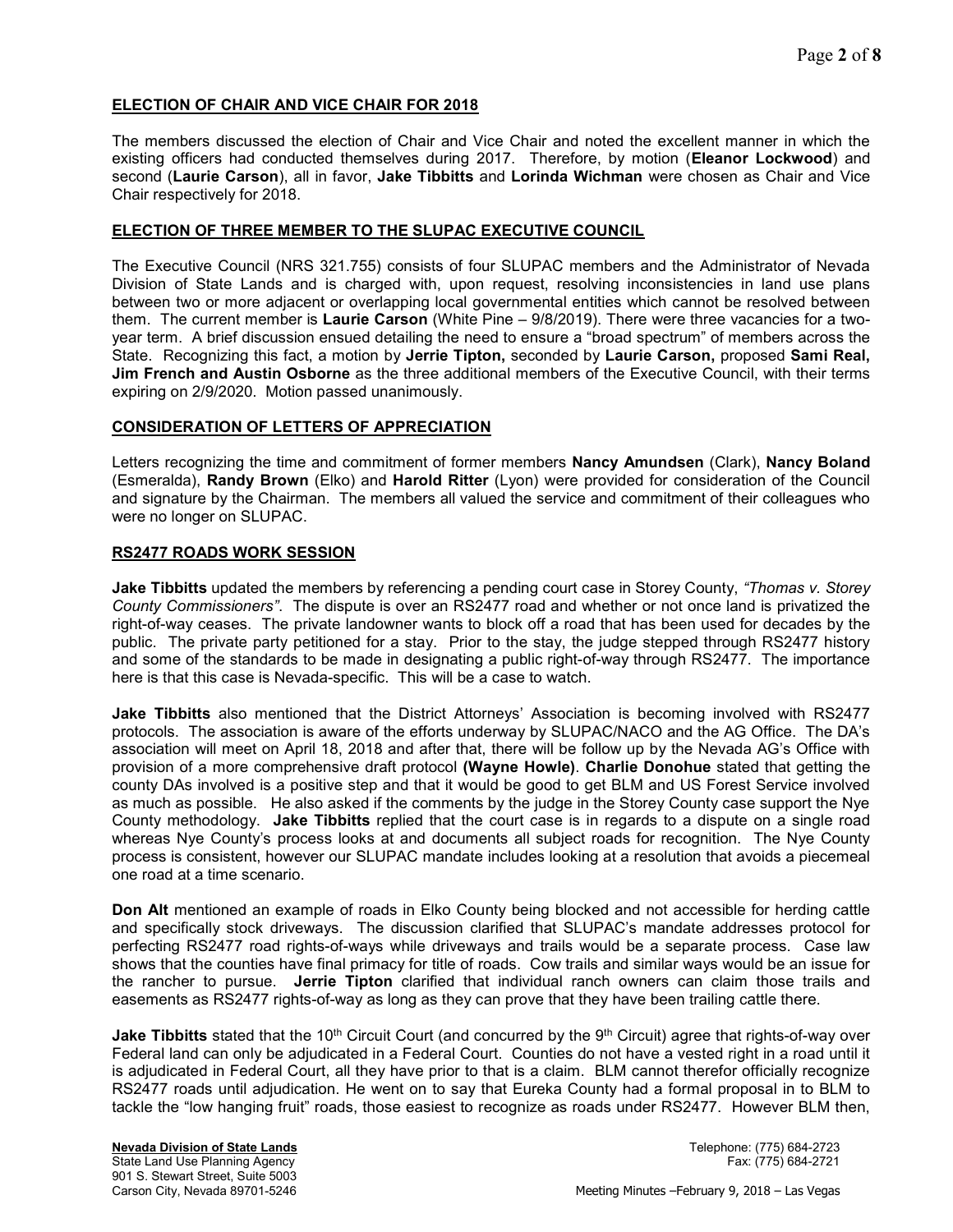and still now, has no appetite to proceed with any process like that until such time as the Utah process and court precedent is decided, and BLM can have more guidance.

Eleanor Lockwood commented that Churchill County adopted Nye County's protocol and is a long way towards documenting all of the roads. Time is critical because the Carson City BLM Resource Management Plan will be updated and the next step for BLM will be to do the Travel Management Plan. Churchill County wants to be proactively ready for participation in that process with all roads identified.

# NEVADA'S ELECTRIC HIGHWAY

Matthew Tuma, Nevada Governor's Office of Energy provided an update on the status of the Electric Highway, which started as a partnership between the Governor's Office, NV Energy, and Valley Electric Association to expand the state's electric vehicle charging infrastructure by placing charging stations at costeffective and strategic locations between Reno and Las Vegas. Goals include completing an "electric highway" system serving the entire state by 2020, significantly reduce the percentage of imported fossil fuels over the next 10 years, and reduce carbon emission to a level at or below accepted federal standards. Transitioning Nevada's transportation infrastructure to alternative fuel and electric vehicles will lessen the state's dependency on out-of-state resources and keep more of these dollars in Nevada. Governor Brian Sandoval has stated "This Electric Highway will allow electric vehicle drivers to power their cars by tapping into Nevada's own renewable energy resources. This will strengthen our state's energy independence while reducing Nevada's petroleum imports."

# Regional and State Coordination:

- REV West Plan
	- Formed in December 2016
	- Initial partnership between Nevada, Utah, and Colorado
		- Joined by additional interior western states in 2017
	- Identify priority corridors, standards, and best practices

# SB 145 – EV Infrastructure Demonstration Program

- Passed and signed into law during 2017 Legislative Session
- PUCN is currently going through the administrative rulemaking process to establish the Program
- Authorizes incentives for utility customers to install EV charging infrastructure

## VW "Clean Diesel" Consent Decree:

## The Basics

## \$10 billion + (estimated) for VW customers; 2.0 L diesel vehicle buyback/lease termination \$2 Billion ZEV Investment Commitment over 10 years – "Appendix C"

- Electrify America to invest \$2 billion over 10 years to support increased use of ZEVs, including, but not limited to, the development, construction, and maintenance of ZEV-related infrastructure.
- Two separate planning processes:
	- State of California, managed by CARB
		- \$800 million (four 30-month cycles, \$200 million in each cycle)
	- Rest of the United States, managed by the U.S. EPA
		- \$1.2 billion (four 30-month cycles, \$300 million in each cycle)
- Cycle 1 announced in April 2017 Identified I-80 and I-15 as priority corridors

# \$2.925 Billion Environmental Mitigation Trust Fund – "Appendix D"

- Goal: Achieve reductions of NOx emissions in the United States.
- Beneficiaries: States, Indian Tribes, D.C., Puerto Rico
- Nevada identified to receive approximately \$25 million
	- The Nevada Department of Environmental Protection is serving as the state's lead agency.
- 10 categories of eligible mitigation projects

Light Duty Zero Emission Vehicle Supply Equipment (Category 9) is capped at 15% of total funding

**Nevada Division of State Lands Newada Division of State Lands Telephone:** (775) 684-2723 State Land Use Planning Agency Fax: (775) 684-2721 901 S. Stewart Street, Suite 5003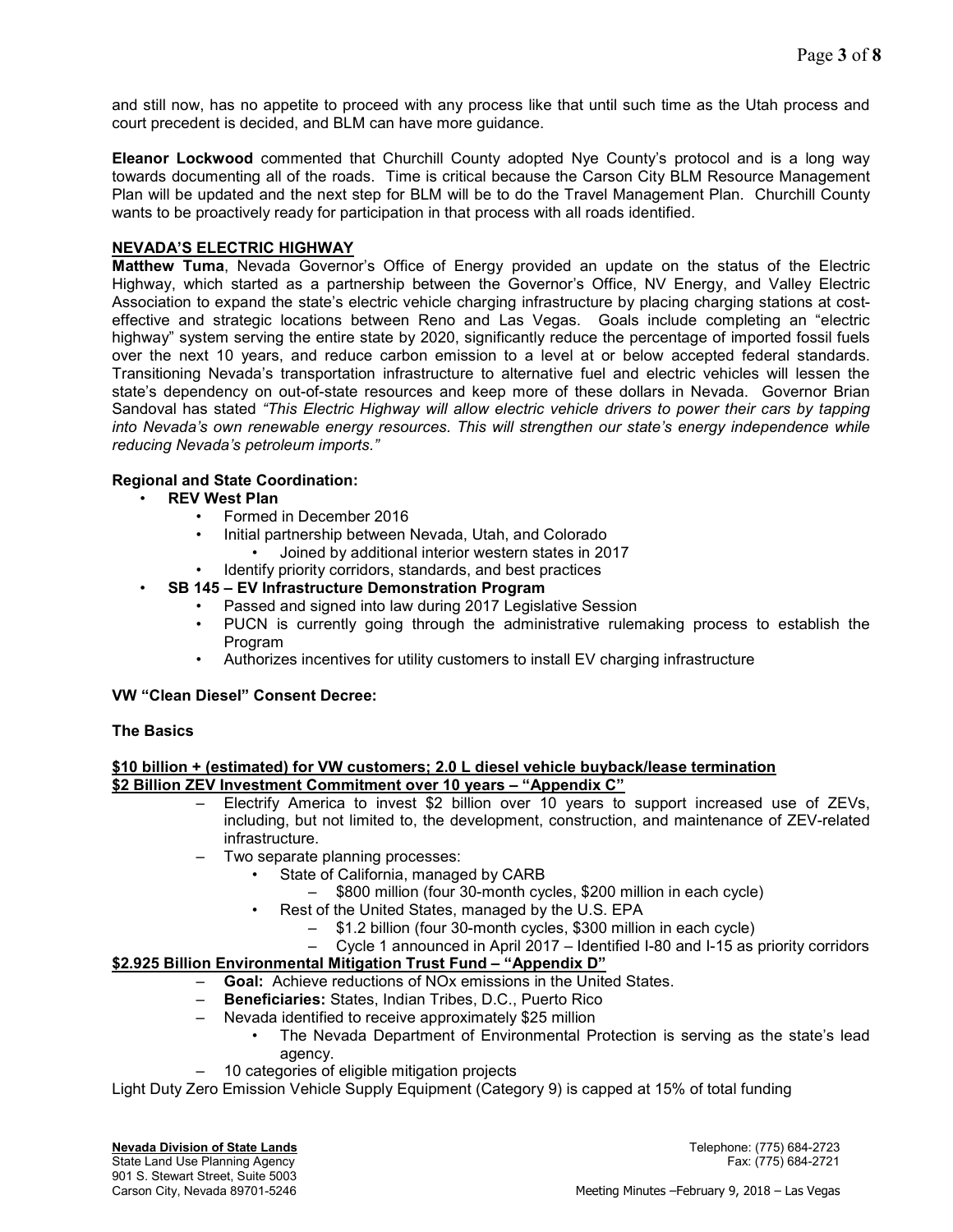# NEH Phase 2 Funding – total available pool is \$4,477,320

- The GOE will utilize funding from the Renewable Energy Account to provide any required match
- The GOE will issue grants to host sites through their service providers and will be reimbursed from the VW Mitigation Fund

After the presentation, discussion ensued:

Ellery Stahler stated that it seems like a lot of energy is needed for this service and asked how renewable energy was factored in. Is there a corresponding push for more renewables to compensate for the increase in demand for this program? Matt Tuma replied that it is not directly part of this initiative, but instead is a concerted parallel effort that stresses a robust renewable energy portfolio for Nevada and the West.

Nancy Amundsen mentioned that Clark County acquired a Federal grant for solar charging stations and is reviewing the County parking code to ensure that charging stations are factored in.

Skip Canfield asked how payment of the service is made and how long it takes to charge a vehicle at a station. Matt Tuma replied that typically one would utilize a fleet card or credit card and the average recharge time would be 40 minutes. Future chargers will have additional capacity.

Nancy McDermid asked how vehicles participating in these charging stations contribute to operation and maintenance of roads since they are not paying the gas tax. **Matt Tuma** replied that this is a FHWA issue and they are looking at this on the national level.

Matt Tuma mentioned that in the last Legislative Session, SB 145 was approved allowing an owner of electric charging equipment can charge for the volumetric consumption of electricity without being regulated as a utility.

Laurie Carson asked how cooperative electric companies fit in and if there are statistics on how this program can help reduce air pollution. Matt Tuma replied that the companies are heavily involved and supportive, and also that statistics are evolving as the program progresses.

Jake Tibbitts asked if the rest of the State will benefit from the program, beyond the US95 corridor and Matt Tuma replied that, yes, over time and subsequent phases, the gaps will be connected.

Jerrie Tipton mentioned that the geothermal and solar energy produced in Mineral County goes to California and tax abatements are a huge hit.

## NEVADA STATE HISTORIC PRESERVATION PLAN

Rebecca Palmer, Nevada State Historic Preservation Officer, provided an update on a survey that her office is conducting to gather feedback on the next version of the State Historic Preservation Plan (2020-2028).

Why is there a Preservation Plan? Required by the National Historic Preservation Act of 1966, as amended:

The State Historic Preservation Officer shall prepare and implement a comprehensive statewide historic preservation plan.

The statewide plan is meant to encourage broad public participation in planning for cultural resources, meet challenges unique to Nevada, influence historic preservation policy in state and local governments, and empower local communities, organizations, and individuals to action.

Key features of historic preservation planning are:

1. The planning process has a **STATEWIDE** focus.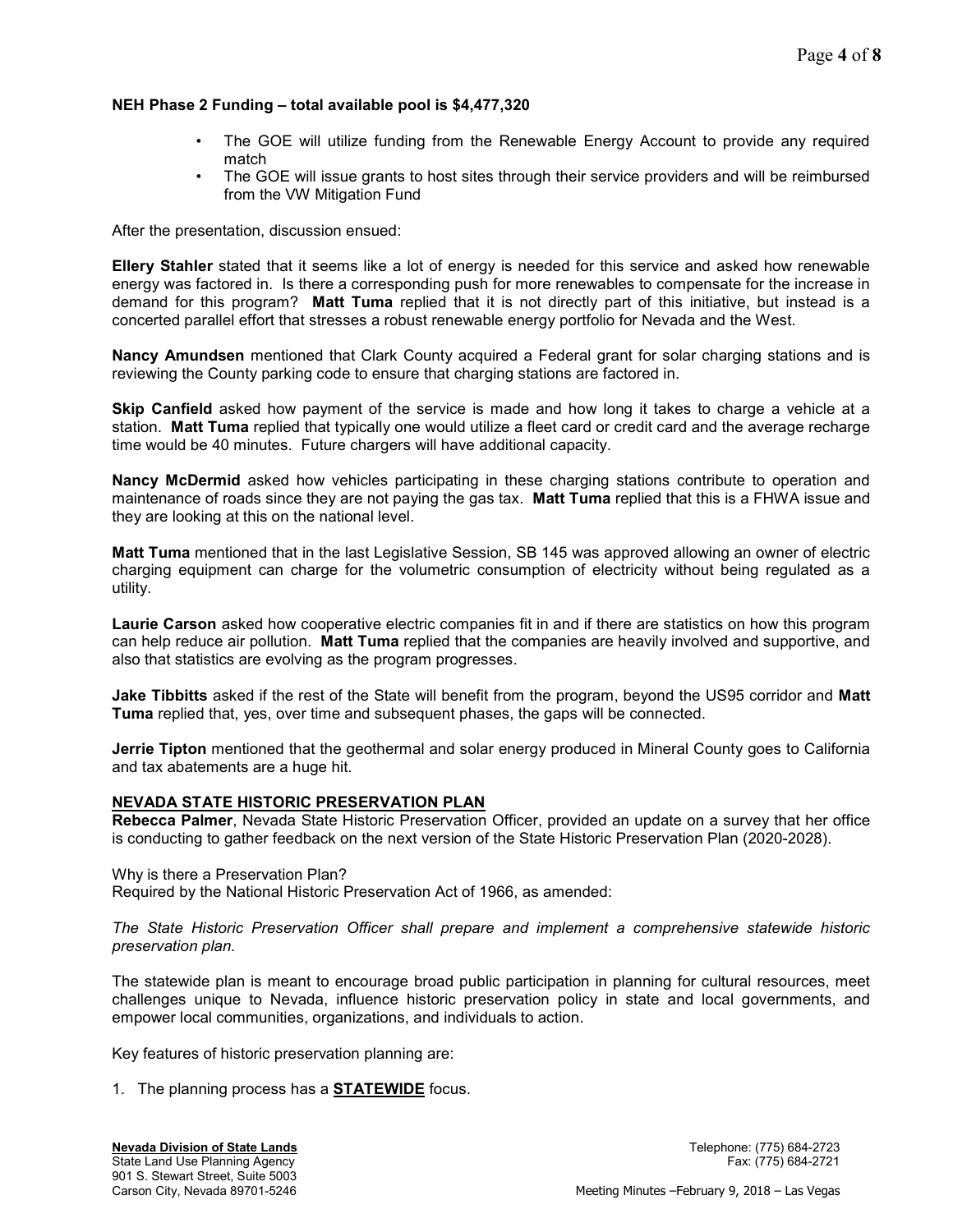- 2. The PUBLIC helps identify issues about historic preservation that may need to be addressed in the statewide plan.
- 3. Working with its PARTNERS, the SHPO gathers and analyzes information about social, economic, political, legal, and environmental trends that affect historic resources and influence preservation practice.
- 4. The SHPO ensures that the statewide preservation plan is **INFORMED BY OTHER FEDERAL**,

STATE, AND LOCAL PLANNING EFFORTS, such as transportation master plans, emergency management plans, recreation plans, tourism and economic development plans, and local land use plans.

Online Survey Available at SHPO website: http://shpo.nv.gov/

Goals for the preservation community:

Objectives to reach goals:

How will the preservation community reach the goals the public has identified?

Benchmarks for objectives:

 How will the public evaluate if the preservation community has made progress towards the goals set in the plan?

After the presentation, discussion ensued:

Charlie Donohue asked if there was a target for number of respondents. Rebecca Palmer replied that so far there have been over 300 respondents, a very good number. There is not any target, however, the goal is to reach as many people as possible.

Don Alt stated that the plan should consider custom, culture, history and heritage. Jerrie Tipton agreed and mentioned examples of Sodaville and Marietta where there were camel camps.

## PLANNING THE LAS VEGAS STADIUM

Don Web, Principal with the Cordell Corporation who serves as the Chief Operating Officer of the LV Stadium development team, provided the members with a fascinating presentation of the pending development of the Las Vegas Raiders Stadium. The budget for the stadium is \$1.86 billion, the construction is costing at least \$46 million per month. In addition to the stadium, a \$110 million practice facility will also be constructed. Parking is one of the biggest issues and the plan for only 4,000 spaces on-site dictates an ambitious off site shared parking and shuttle program, combined with Uber-type services and walking from the casino corridor across I-15 on new pedestrian connections.

## COUNTY PLANNING ISSUES

Jake Tibbitts, Eureka County:

EPA residential lot lead clean up ongoing. Over \$13 million has been spent over the last three years.

Laurie Carson, White Pine County:

County addressing and inventorying its roads. Developing and enhanced 911 system. Enforcing the new ordinance that requires OHVs to stay on existing trails in the Silver State Trail system. County is leasing 760 acres at the airport to a solar farm developer. The new Courthouse is a \$30 million project.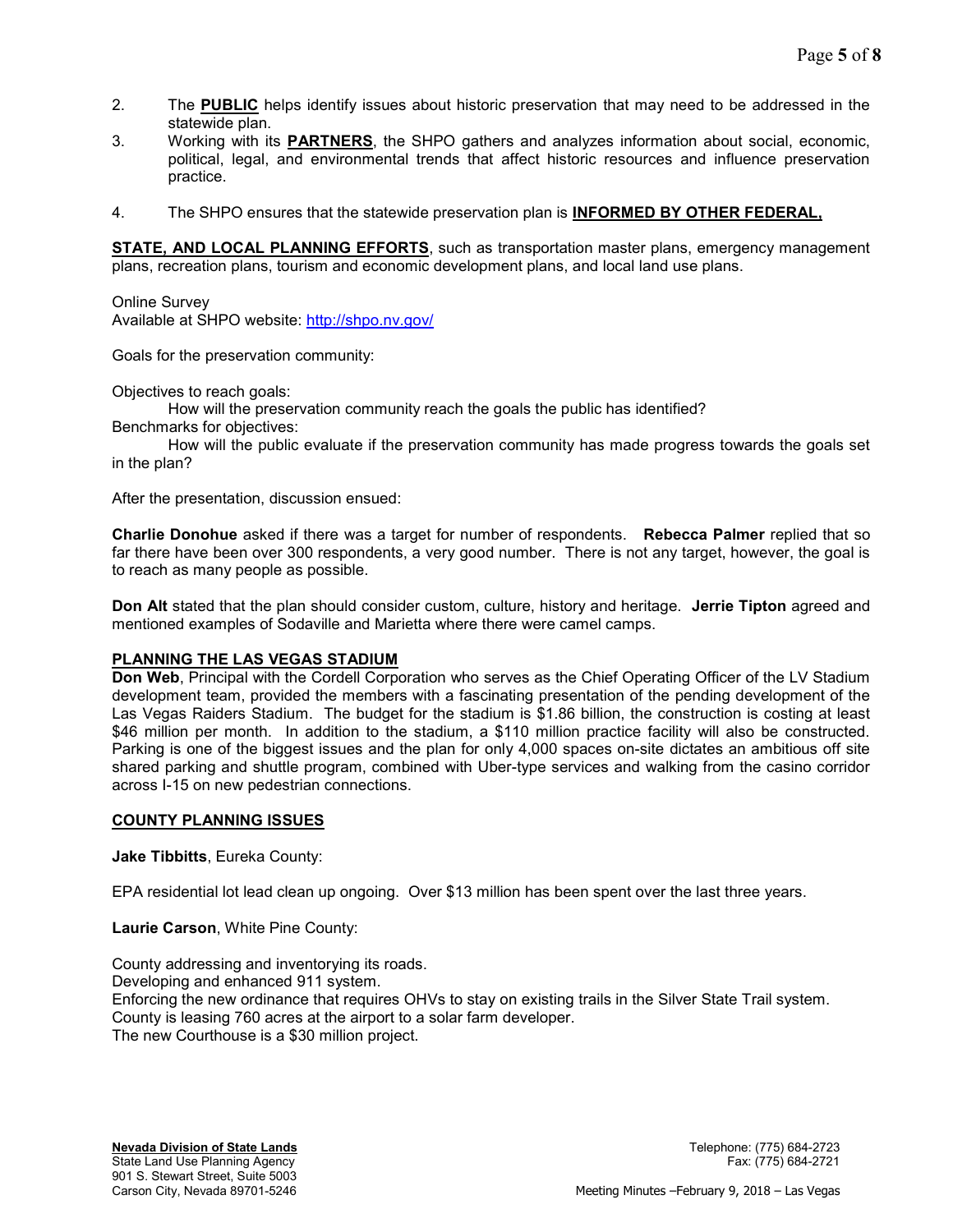## Eleanor Lockwood, Churchill County:

County actively engaged with NAS Fallon regarding the proposed military land withdrawal, there are significant impacts. Three pillars of the County's economy are (1) Agriculture, (2) Geothermal, and (3) NAS Fallon. She will be retiring on May 1 and will be sorely missed by all.

## Nancy McDermid, Douglas County:

Finalizing 20-year update to the Master Plan and Transportation Plan.

Ongoing 7-year process on the land bill, the Tribe has changed leadership, County awaiting an agreement.

Two solar proposals were denied due to compatibility issues, the ordinance is being revised.

Sale of marijuana was not supported in the County, new ordinance prohibits its sale. City of South Lake Tahoe also opted out.

TRPA is hearing the Broadband issue, Edgewood is proposing a cell tower on private property with design mitigation for visual effects.

"Dig once" policy proposed in the County, especially as it impacts Lake Tahoe.

Concern about the tribal travel center on US 395 and their lack of conformance to County standards. County was opposed to the center.

## Don Alt, Lyon County:

County is updating their Natural Resources Plan.

Experiencing growth related water issues.

Water Basin 102 is over allocated, this is where Stagecoach and Silver Springs are located as well as the USA Parkway. A moratorium on well drilling may be needed.

Jerrie Tipton, Mineral County:

New Public Land Use Plan Committee in place and the County is updating the Transportation Plan.

## Jeanne Herman, Washoe County:

The Truckee Meadows Water Authority has enough excess water for 20 years and could accommodate an additional 200,000 population.

There are issues with County lands being annexed and a resulting disparity over payments for services. The land bill is progressing with a 700,000-acre wilderness wish list that is not supported, there needs to be a better balance between wilderness and lands released for economic development.

## Varlin Higbee, Lincoln County:

The County is actively participating in the NTTR land withdrawal proposal. Key issue is the need to maintain access to areas that are currently open.

The Lincoln County Conservation, Recreation and Development Act implementation is stalled.

County working with the State Engineer on well and springs verifications.

City of Caliente is in the process of annexing land for marijuana growth operations.

## Delmo Andreozzi, Elko:

County working on its 911 emergency system.

Broadband expansion needed.

County supports Senator Heller's resolution to resolve 272,000 acres of Wilderness Study Areas. One marijuana dispensary is allowed in Elko County (population less than 50,000 per statute). Plus one is allowed in each of the four incorporated cities. Jackpot is unincorporated, no dispensary allowed there. County has appealed the South Canyon Road issue, US Forest Service had negotiated a deal but the County felt that its rights had been stripped.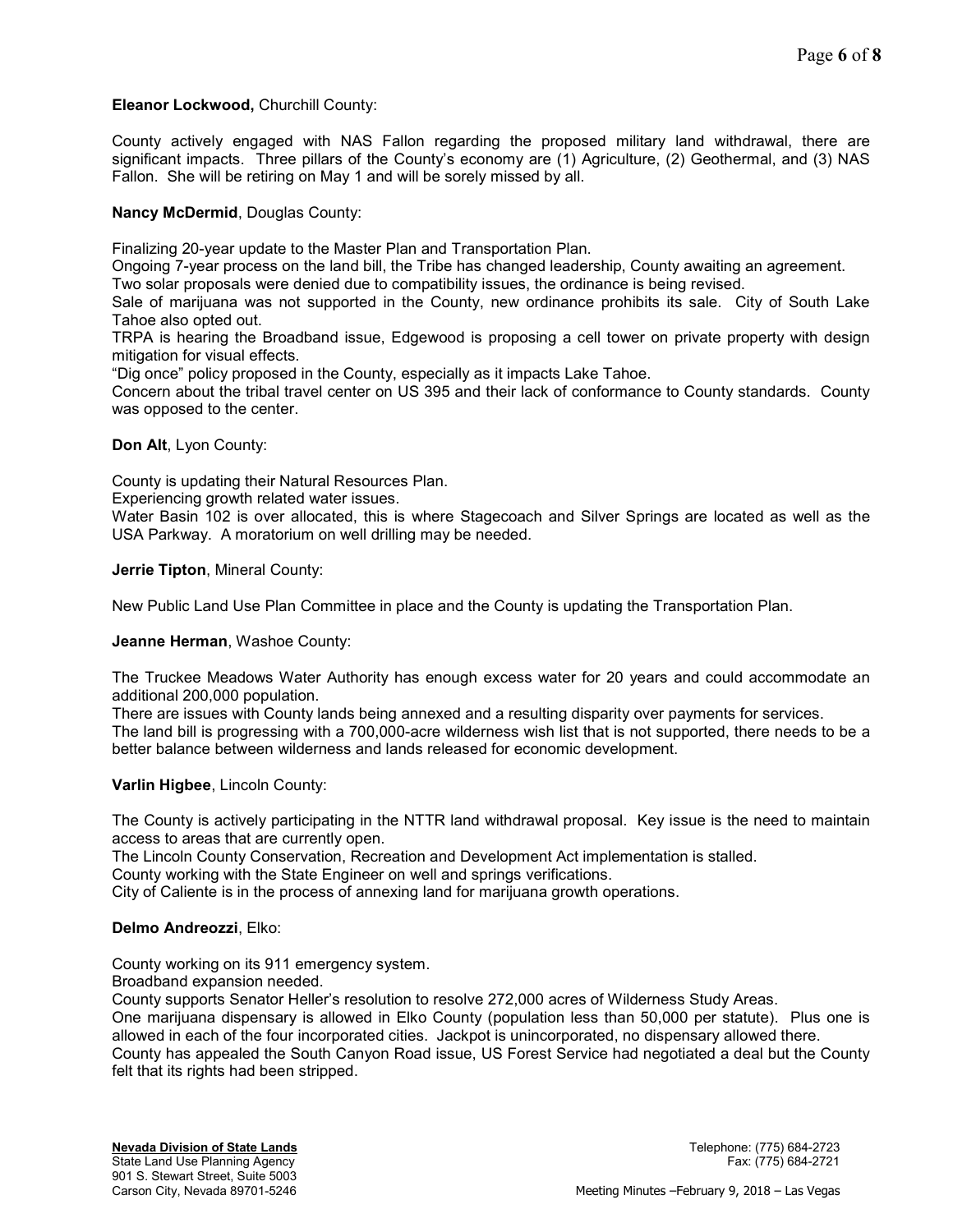## Sami Real, Clark County:

County looking at appropriateness of marijuana dispensaries closer to the Strip, and if more licenses should be granted in general.

The Convention Center is being expanded with new resorts and hotels.

Broadband co-location potential but County is stressing that this needs to be done correctly.

#### Lee Plemel, Carson City:

Legal marijuana sales commenced on January 1, 2018.

Water agreement with Lyon County being considered by the Board of Supervisors.

Charlie Donohue mentioned completion of a land exchange conducted by Division of State Lands and a private party on the north side of I-80 in Elko for the Nevada Youth Training Center. Private land (62 acres) immediately adjacent to the Center's entrance were exchanged with some Stater land to the west of the Center so that both parties had more realistic management and development potential.

The agency resolved an encroachment on the Truckee River where a portion of a private residence was on Federal land and an agreement was made between all sides to rectify the situation. State obtained some prime habitat.

The new Walker River State Recreation Area south of Yerington is progressing, first phase includes improvements to administrative structures, rural campsites and access for fishing along the East Fork down by the Elbow.

Ice Age Fossils State Park – Division of State Parks moving forward.

Carson River in Churchill County – questions of State ownership of bed and banks.

#### COUNCIL MEMBER COMMENTS COUNCIL DISCUSSION AND RECOMMENDATIONS/CHECK IN ON SLUPAC GOALS

The members revisited the focus areas delineated for 2018-2020 and determined that the primary 2015-2017 SLUPAC focus areas shall be:

- RS2477 Roads Protocol (SB 456)
- **County NEPA Consistency Review Assistance**
- **Public Land Policy Plan Update Assistance and Outreach**

Next meeting will be Friday June 1, 2018 in White Pine County.

#### Agenda topics to pursue:

- County experiences with regulating marijuana dispensaries.
- Regionalization of the Department of Interior and potential impacts to Nevada.
- **BLM Streamlining (overhaul of previous "Planning 2.0" that was rescinded).**
- Public land policy planning efforts and prioritize which counties are in need of updates.

#### PUBLIC COMMENT

None.

## **ADJOURNMENT**

The meeting was adjourned at 1:20 pm for a tour of "The Park", an immersive outdoor dining and entertainment district that connects Las Vegas Blvd to T-Mobile Arena, Las Vegas' newest sport and entertainment venue, which opened in April 2016.

Respectfully submitted,

Skip Canfield /s/

Nevada Division of State Lands Telephone: (775) 684-2723 State Land Use Planning Agency Fax: (775) 684-2721 901 S. Stewart Street, Suite 5003